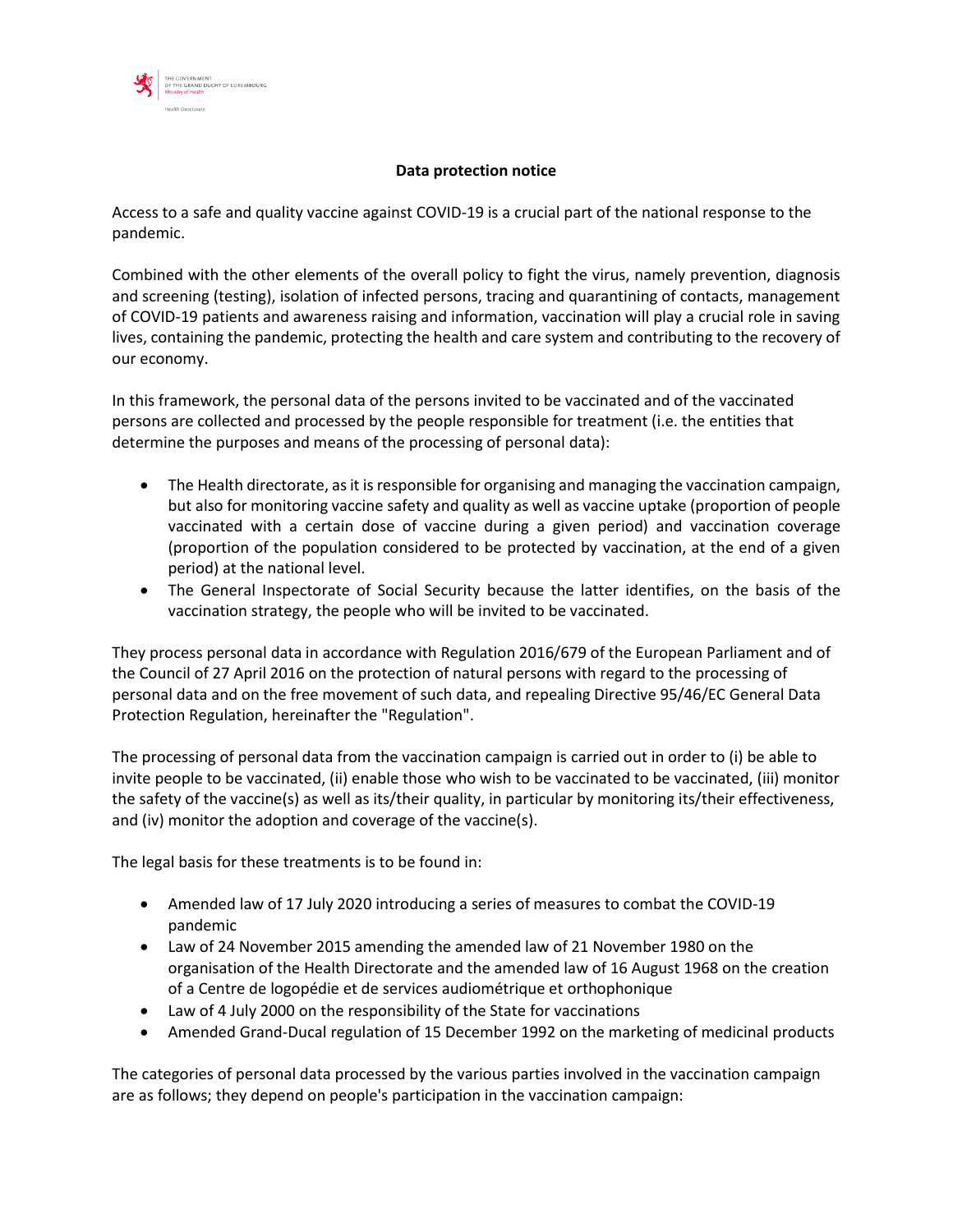

- identification data (surname, first names, date of birth, gender);
- contact details (telephone number and e-mail address);
- national identification number;
- the vaccine allocation criteria as defined by the strategy of vaccination;
- data to determine the possible presence of contraindications, the presence of health problems or other risk factors, and the possible occurrence of adverse effects;the administration of the vaccine (decision, date, place of vaccination);
- the characteristics of the vaccination (injection site, brand of vaccine product, batch number, administration number and expiry date).

Personal data may be transferred by the various parties involved to the following recipients:

- The Government IT Centre, in charge of sending invitations, providing the appointment scheduling platform and managing the information system through which personal data related to vaccination are processed;
- the national allergology immunology service of the CHL for urgent allergological advice after the visit to the vaccination centre of persons presenting a major allergic risk to the
- vaccine injection;
- when a pharmacovigilance file is opened, to the Centre Régional de Pharmacovigilance de Lorraine, and possibly to the European Medicines Agency, which collaborates with the Health Directorate to enable the registration of these pharmacovigilance reports in the European database, EudraVigilance. It should be noted that the Centre Régional de Pharmacovigilance de Lorraine will have access by default to the files of pregnant women at the time of the administration of the vaccine in order to be able to follow them until the end of their pregnancy through the sending of two e-mails; and
- the General Inspectorate of Social Security, which receives the data in order to make them available, in pseudonymised form, to various public research bodies for scientific research purposes.

Personal data will be kept by each stakeholder for a period not exceeding that necessary for the purposes pursued, in accordance with their respective legal obligations. For instance, the Luxembourg Health Directorate retains personal data on the basis of the requirements of the amended law of 17 July 2020 introducing a series of measures to combat the COVID-19 pandemic.

Each individual whose data is processed has the right to request access to his or her personal data and to obtain a copy of it and, in the event that the personal data is incomplete or erroneous, to have it corrected. They also have the right to limit the processing of their personal data, the right to object to their use and the right to obtain their erasure, under the conditions and within the limits laid down by the General Data Protection Regulation.

It is possible to request to exert the rights listed above by submitting a written request, with proof of identity.

- For data processing relating to the organisation and management of the vaccination campaign as well as the monitoring of safety, quality and vaccination coverage, contact the Health Directorate - info donnees@ms.etat.lu - 13a, rue de Bitbourg, L-1273 Luxembourg;
- For processing relating to the management of persons to be invited to be vaccinated, to